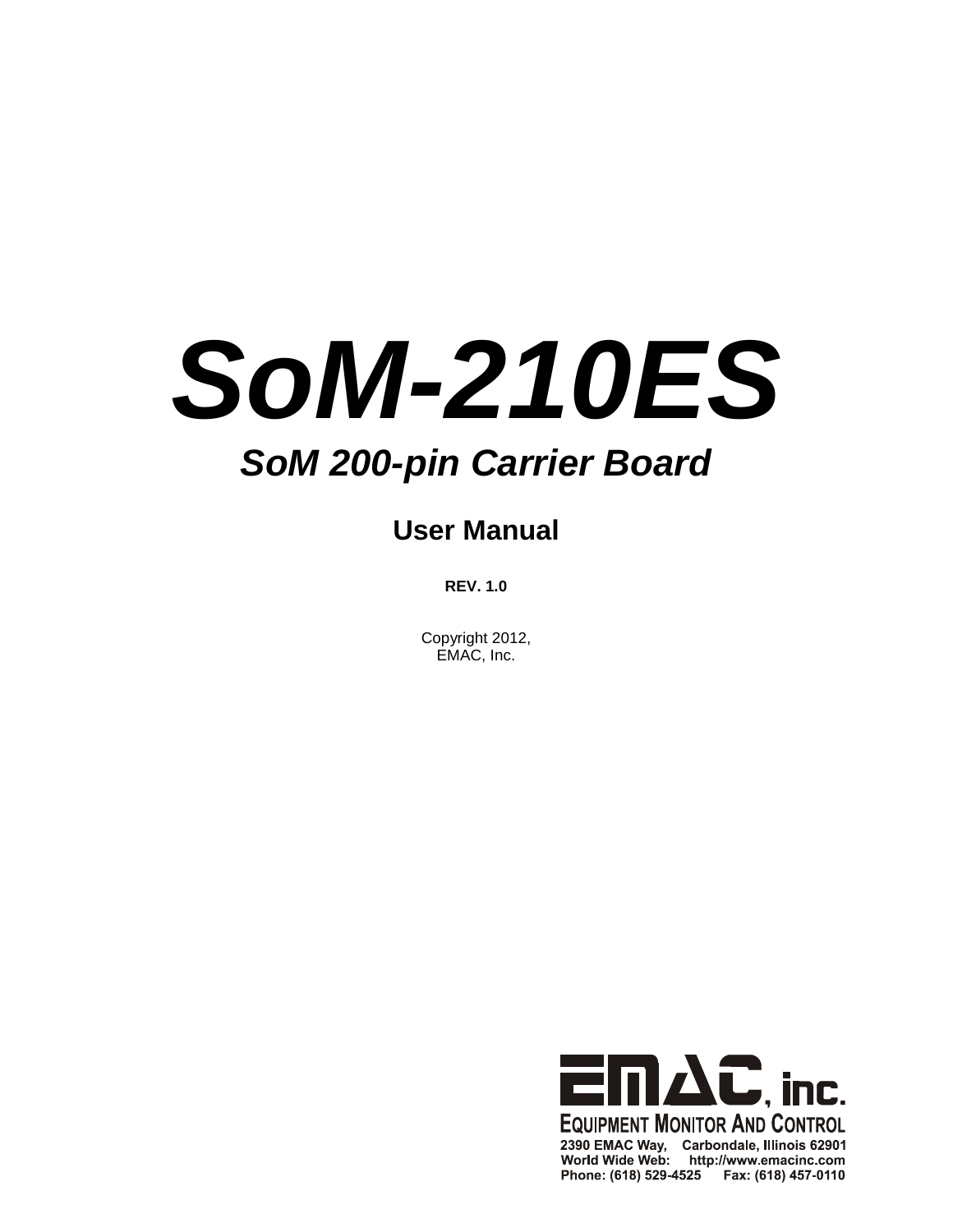# **Table of Contents**

| 1              |       |  |
|----------------|-------|--|
| 1.1            |       |  |
| $\overline{2}$ |       |  |
| 2.1            |       |  |
| 2.2            |       |  |
| 2.3            |       |  |
| 2.4            |       |  |
| 2.5            |       |  |
| 2.6            |       |  |
| 2.7            |       |  |
| 2.8            |       |  |
| 2.9            |       |  |
| 2.10           |       |  |
| 2.11           |       |  |
| 2.12           |       |  |
| 2.13           |       |  |
| 3              |       |  |
| 3.1            |       |  |
| 4              |       |  |
| 4.1            |       |  |
| 4.2            |       |  |
|                | 4.2.1 |  |
|                | 4.2.2 |  |
| 4.3            |       |  |
| 4.4            |       |  |
| 4.5            |       |  |
| 4.6            |       |  |
| 4.7            |       |  |
| 4.8            |       |  |
| 4.9            |       |  |
| 4.10           |       |  |
| 4.11           |       |  |
| 5              |       |  |
| 6              |       |  |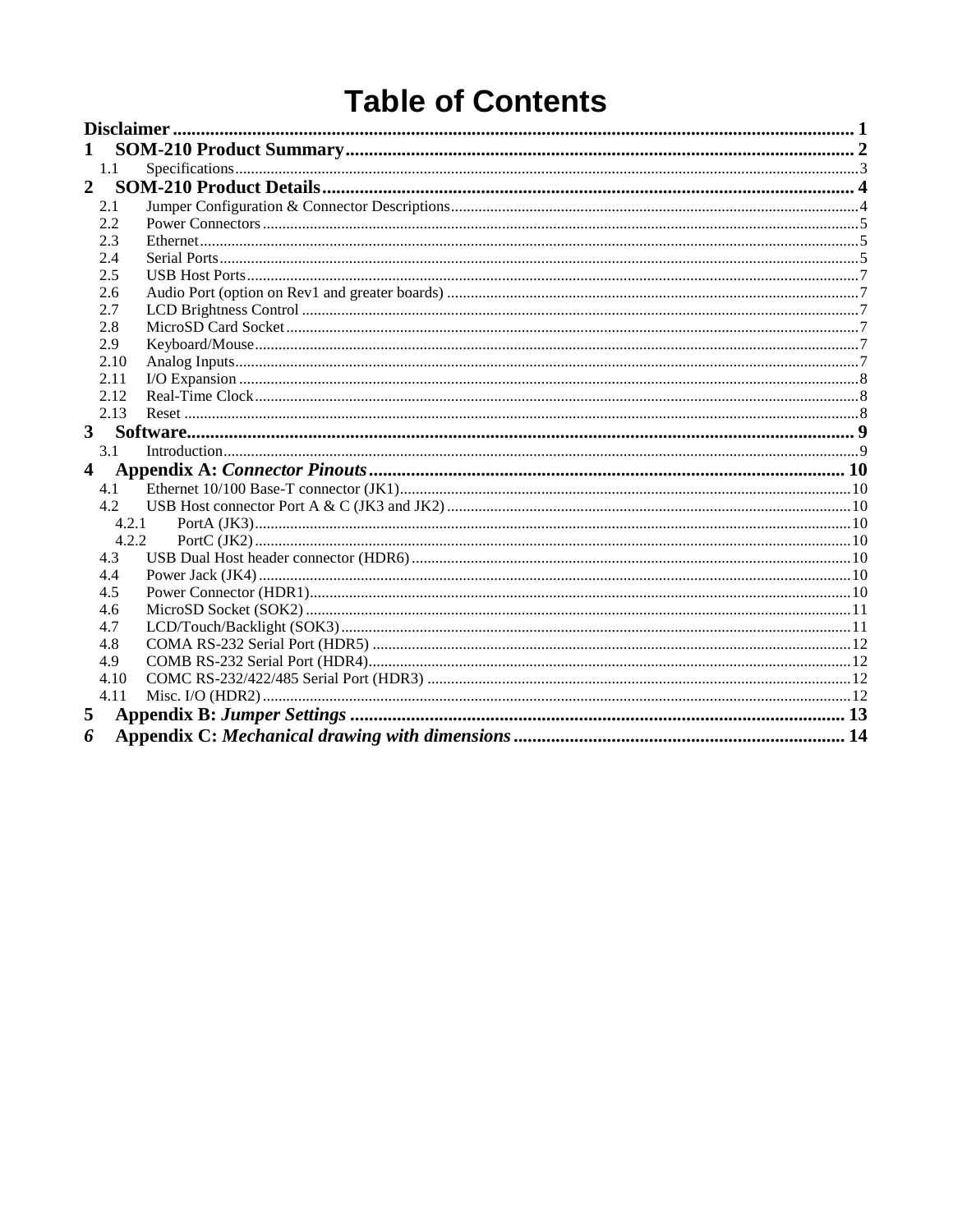## <span id="page-2-0"></span>**Disclaimer**

EMAC Inc. does not assume any liability arising out of the application or use of any of its products or designs. Products designed or distributed by EMAC Inc. are not intended for, or authorized to be used in, applications such as life support systems or for any other use in which the failure of the product could potentially result in personal injury, death or property damage.

If EMAC Inc. products are used in any of the aforementioned unintended or unauthorized applications, Purchaser shall indemnify and hold EMAC Inc. and its employees and officers harmless against all claims, costs, damages, expenses, and attorney fees that may directly or indirectly arise out of any claim of personal injury, death or property damage associated with such unintended or unauthorized use, even if it is alleged that EMAC Inc. was negligent in the design or manufacture of the product.

EMAC Inc. reserves the right to make changes to any products with the intent to improve overall quality, without further notification.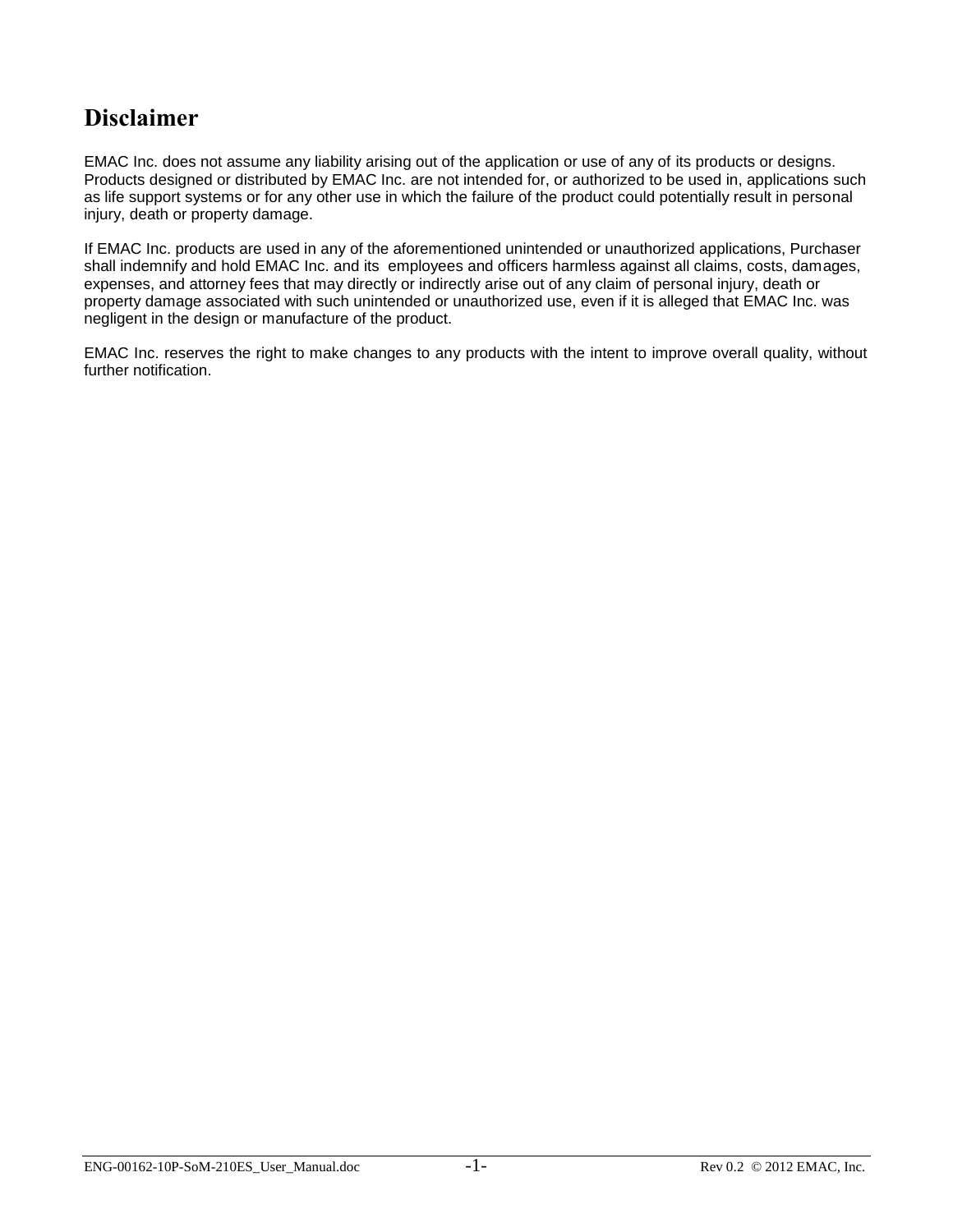## <span id="page-3-0"></span>**1 SOM-210 Product Summary**

#### **Features**

- **200 Pin SODIMM SoM Connector**
- **10/100BaseT Ethernet**
- **3 Serial ports with handshake**
- **2 USB 2.0 Host ports with Type A connectors and access to an additional Host port**
- **Battery for Real Time Clock**
- **MicroSD Flash Card Interface**
- **1 Audio Beeper**
- **General purpose I/O connector to give access to SoM peripherals lines such as SPI, I2S, Timer/Counters and Pulse Width Modulation (PWM) ports**
- **WQVGA LCD (480 x 272) Resolution with LED Backlight and 4-Wire Resistive Touch Screen**
- **Software Controlled LCD Backlight On/Off & Brightness**
- **FREE Eclipse IDE with GCC & GDB development tools**
- **Linux BSP and SDK available**
- **WinCE 6.0 BSP and SDK available**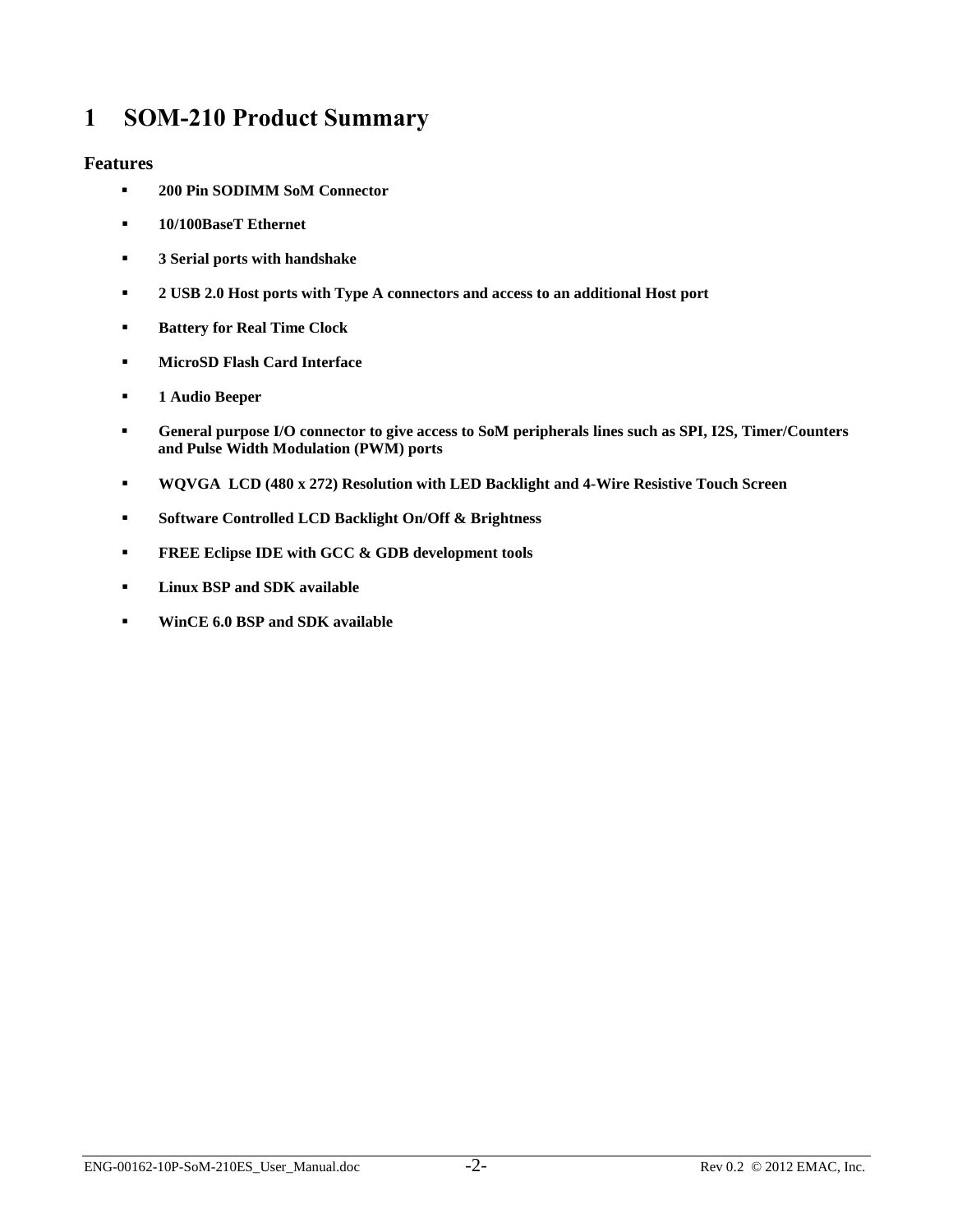#### <span id="page-4-0"></span>**1.1 Specifications**

#### **LCD**

- **Display Type:** 4.3" TFT Color LCD
- **Resolution:** 400 x 272 WQVGA @ 256K Colors
- **Dot pitch:** 0.66mm x 0.198mm
- **Luminance:** 400 (cd/m²) typical
- **Contrast Ratio:** 500 typical
- **Viewing Angle:** 70° typical
- **Brightness:** Software controlled
- **Backlight:** White LED (10 LEDS)

#### **Touchscreen**

- **Type:** 4 Wire Analog Resistive
- **•** Resolution: Continuous
- **Light Transparency:** 80%
- **Controller:** Resident on SoM
- **Driver:** WinCE, Linux
- **Durability:** Over one million touches

#### **Ethernet interface**

- **Ethernet Type:** 10/100 Base-T Ethernet
- **Ethernet Interface:** On-Board RJ-45 connector

#### **Solid-state Flash Disk**

**Removable:** 8+ GB of SD, MMC, or SDHC Flash Disk

#### **Mechanical and Environmental**

- **Dimensions:** 4.8 " L x 3.0" W x 1.2" H
- **Weight:** 5.7 oz.
- **Power Supply Voltage:** +5V DC.
- **Power Consumption:** typical <~1.0A. @ 5V DC.
- **Operating Temperature**:  $0 \sim 60^{\circ}$  C (32  $\sim 140^{\circ}$  F)

#### **Standard Parts Inventory**

- SOM-210 Assembly with 4.3" Touchscreen
- Molded plastic LCD mounting bracket and standoffs
- Three Serial Port cables
- CDROM with manuals, schematics, and drivers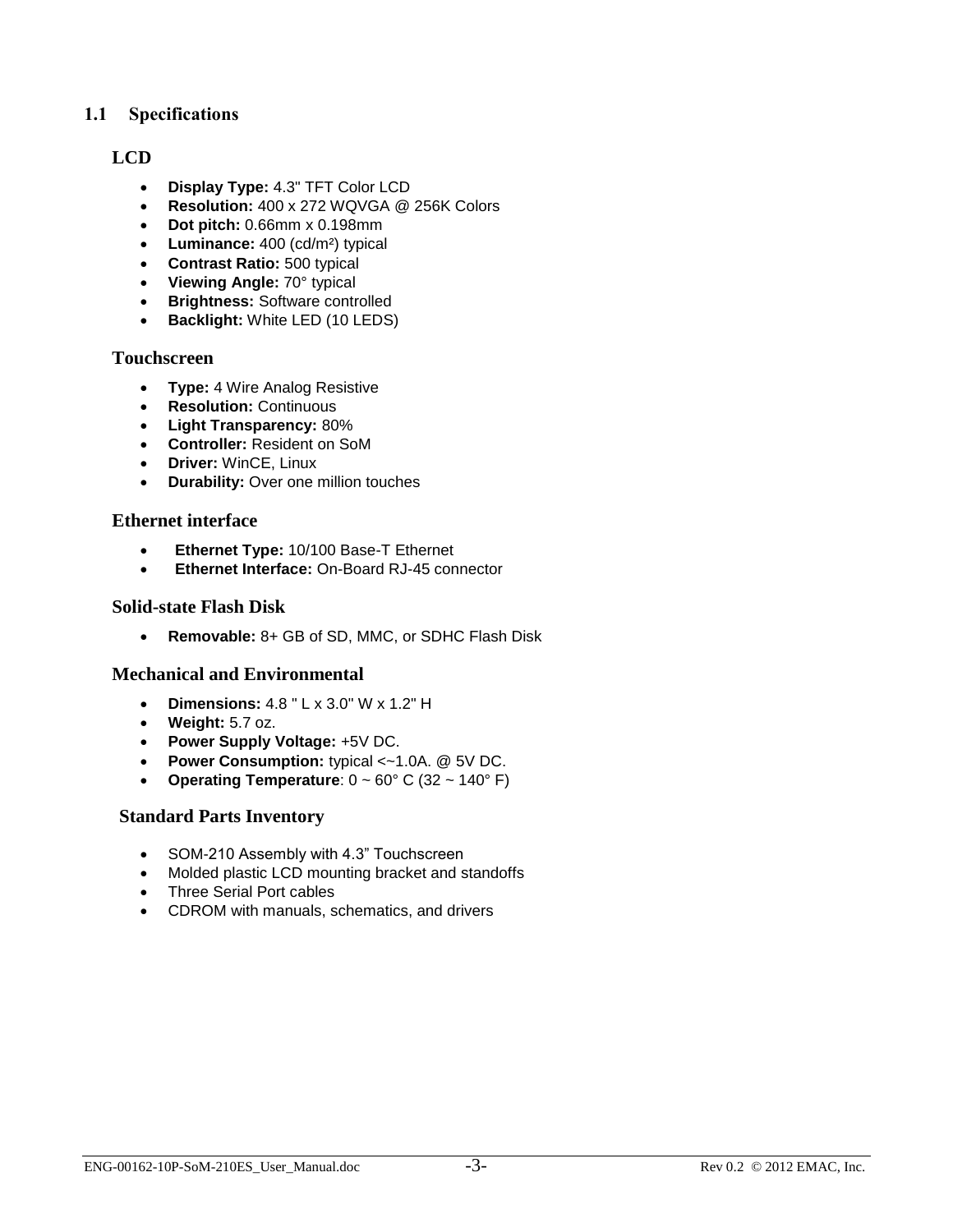## <span id="page-5-0"></span>**2 SOM-210 Product Details**

#### <span id="page-5-1"></span>**2.1 Jumper Configuration & Connector Descriptions**

The SOM-210 comes factory configured. In the event that jumpers need to be verified or modified, this section provides the information required, including instructions on setting jumpers and connecting peripherals, switches and indicators. Be sure to read all the safety precautions before you begin any configuration procedure. See Appendix A for connector pinouts and Appendix B for Jumper Settings. Note that the position of the Jumpers may be defined by the SoM that is being used. Consult the SoM manual for further details.

Table 1: Jumpers

| Label | <b>Function</b>              | <b>Default</b> |
|-------|------------------------------|----------------|
| JB1   | <b>Boot Source Selection</b> | Position A     |
| JB2   | <b>Boot Source Selection</b> | Position A     |

#### Table 2: Connectors

| Label             | <b>Function</b>                               |
|-------------------|-----------------------------------------------|
| JK1               | Ethernet                                      |
| JK <sub>2</sub>   | USB <sub>C</sub>                              |
| JK3               | USB A                                         |
| JK4               | 5v power barrel jack                          |
| HDR <sub>1</sub>  | Power                                         |
| HDR <sub>2</sub>  | I/O Interface                                 |
| HDR3 COM C        | <b>COM 3 Serial Port</b>                      |
| <b>HDR4 COM B</b> | <b>COM 2 Serial Port</b>                      |
| <b>HDR5 COM A</b> | <b>COM 1 Serial Port</b>                      |
| HDR <sub>6</sub>  | USB Host A & B                                |
| SOK <sub>1</sub>  | 200 pin SOM Socket                            |
| SOK <sub>2</sub>  | MicroSD Card Socket                           |
| SOK3              | <b>LCD &amp; Touch Interface Cable Socket</b> |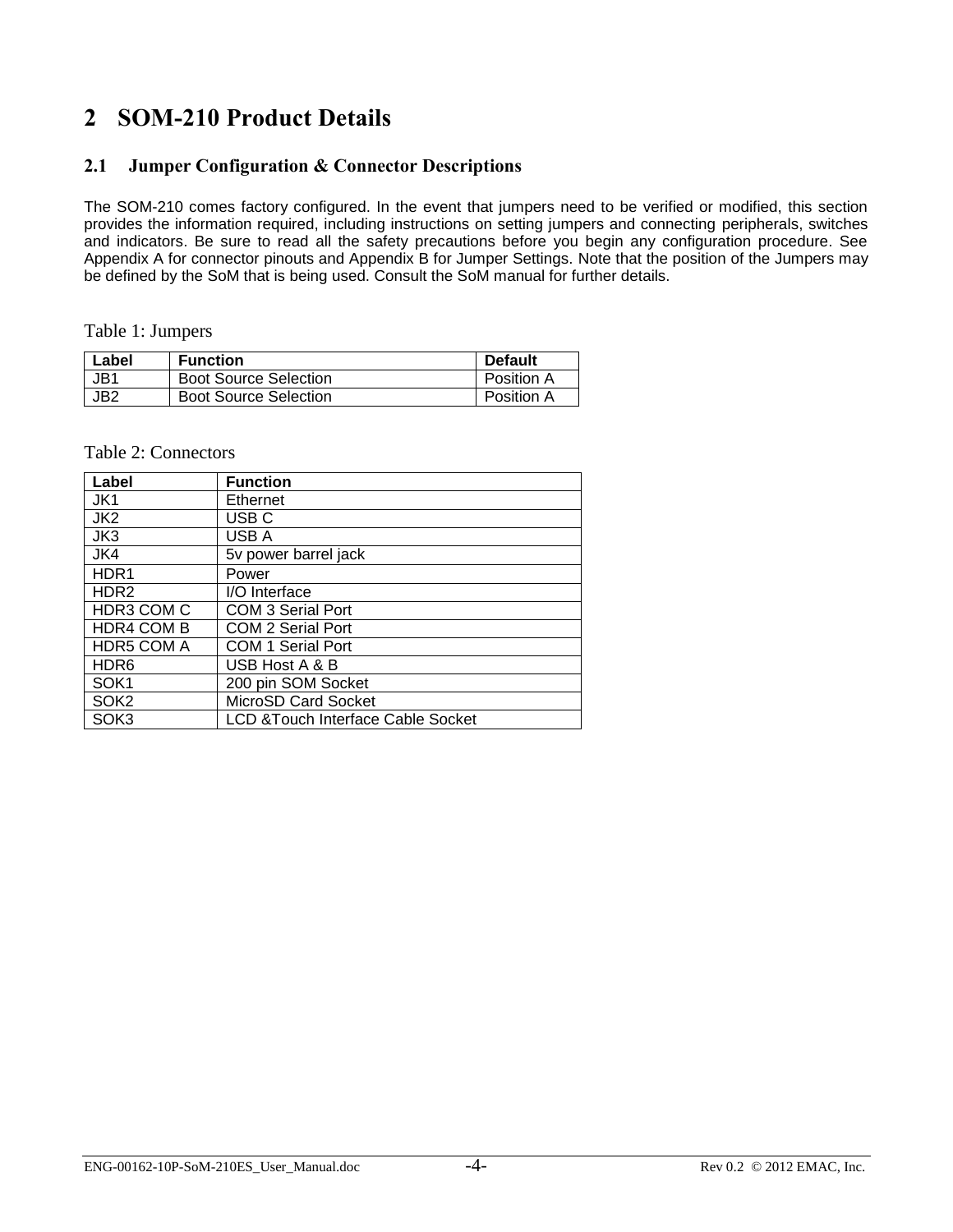#### <span id="page-6-0"></span>**2.2 Power Connectors**

The SOM-210 provides two power connectors. HDR4 is a standard four-pin type, PC floppy disk power connector that mates with standard floppy disk drive power connectors. Using this power input provides for a more rugged/industrial locking connection. JK4 is a standard 5.5mm barrel jack with an inner diameter of 2.1mm with a center V+ connection. This jack allows for easy connection to a wall mount power supply (EMAC part number PER-PWR-00032). The SOM-210's power input uses a switching regulator and allows a voltage input of +5V DC.

The pinout for the J1 power connector is as follows:

- **Pin Signal**
- 1  $+5\overline{V}$  DC
- 2 Chassis GND
- 3 Chassis GND
- 4 +12V DC (unused)

#### <span id="page-6-1"></span>**2.3 Ethernet**

The SOM-210 provides 10/100 Base-T full duplex Ethernet and uses a standard RJ-45 connector. It can be connected straight to a hub or another computer via a crossover Ethernet cable. The Ethernet MAC & PHY are integrated into the SoM processor module. Activity and Link LEDs are integrated into the RJ45 connector.

#### <span id="page-6-2"></span>**2.4 Serial Ports**

The SOM-210 is equipped with three serial ports, all of which terminate to 10-pin header connectors (see table 2, 3, & 4 below). Three 10-pin header-to-male DB9 connector cables are provided, giving easy access to these ports. Baud rate, stop bits, etc. are all programmable for each port via software.

COM A is an RS232 compatible port with a full complement of handshaking lines allowing it to communicate with modems and other devices requiring hardware flow control.

COM B is an RS232 port. This port offers the RTS and CTS handshake lines.

COM C can be configured to RS232, RS422, and RS485 via four software controlled port pins (see table 1 below). To select RS232 set SoM pin 109 & 120 Low and pin 118 & 119 High (this is the default). For RS422 set SoM pin 109 & 120 High and pin 118 & 119 Low. To select RS485, selectively set SoM pin 109 & 119 as required while keeping pin 118 Low.

When using COM C in the RS422/485 mode, a terminating resistor (~120 Ohm) is recommended on the two far ends of the network.

| i uvivi     |                   |                            |
|-------------|-------------------|----------------------------|
| SODIMM Pin# | SoM Pin Name      | <b>Function</b>            |
| 109         | COMD RTS          | RS422/485 Tx Enable        |
| 118         | GPIO4             | ~RS232 Shutdown            |
| 119         | GPIO <sub>5</sub> | $\sim$ RS422/485 Rx Enable |
| 120         | GPIO6             | ~RS232 Enable              |
|             |                   |                            |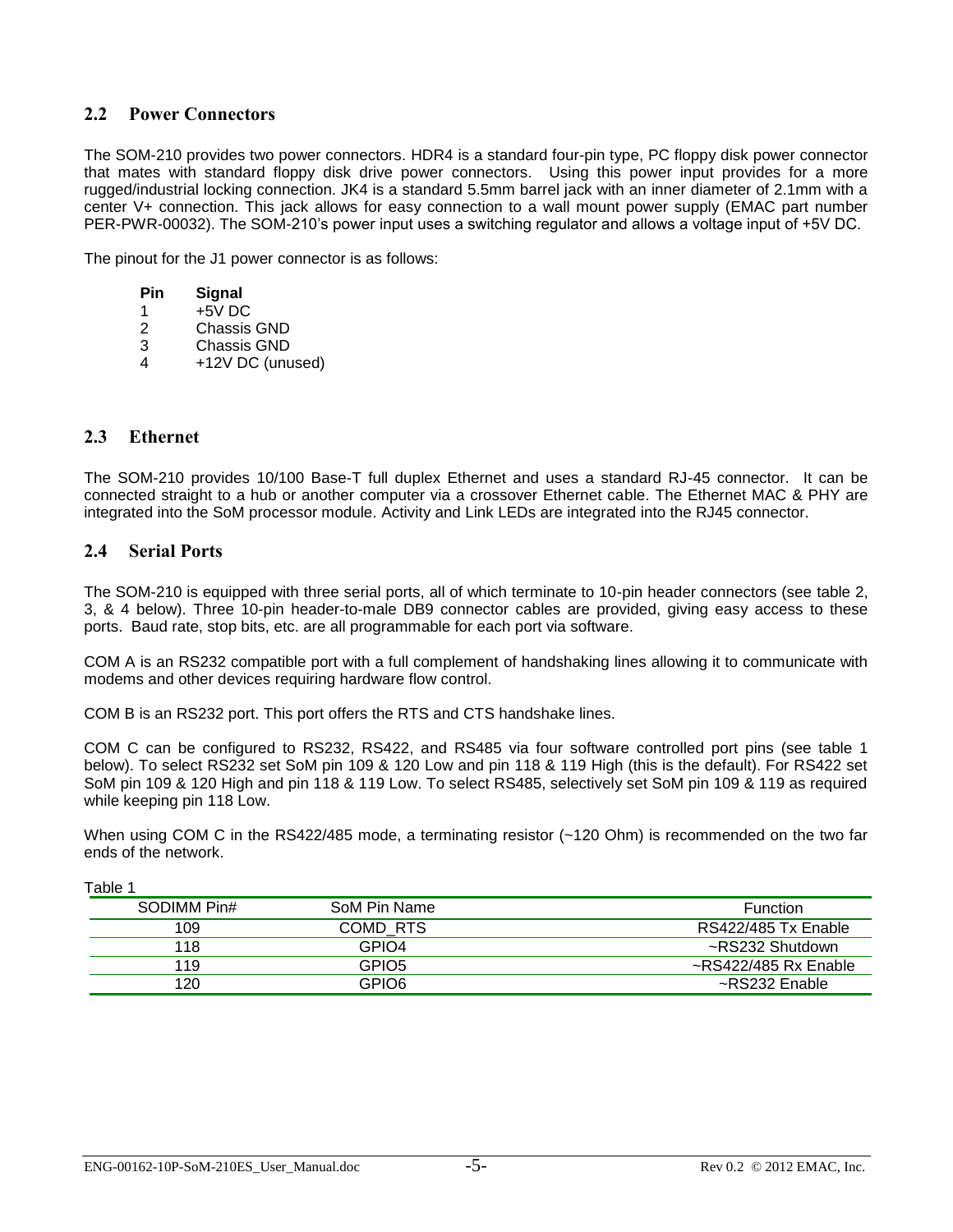| Table 2 (COM A Pinout) |                                                     |                                                    |  |
|------------------------|-----------------------------------------------------|----------------------------------------------------|--|
| #                      | <b>Pin Description for 10-</b><br><b>Pin Header</b> | <b>Pin Description for DB9</b><br><b>Connector</b> |  |
|                        | <b>DCD</b>                                          | <b>DCD</b>                                         |  |
|                        | <b>DSR</b>                                          | <b>RxD</b>                                         |  |
|                        | RxD                                                 | TxD                                                |  |
| 4                      | <b>RTS</b>                                          | <b>DTR</b>                                         |  |
|                        | TxD                                                 | <b>GND</b>                                         |  |
| 6                      | <b>CTS</b>                                          | <b>DSR</b>                                         |  |
|                        | <b>DTR</b>                                          | <b>RTS</b>                                         |  |
| o<br>δ                 | RI                                                  | <b>CTS</b>                                         |  |
| q                      | <b>GND</b>                                          | RI                                                 |  |
|                        | NC                                                  |                                                    |  |

#### Table 3 (COM B Pinout)

| $\#$ | <b>Pin Description for 10-</b> | <b>Pin Description for DB9</b> |
|------|--------------------------------|--------------------------------|
|      | <b>Pin Header</b>              | Connector                      |
|      | NC                             | NC                             |
|      | NC                             | <b>RxD</b>                     |
| 3    | RxD                            | TxD                            |
| 4    | <b>RTS</b>                     | NC                             |
|      | TxD                            | <b>GND</b>                     |
| 6    | <b>CTS</b>                     | NC                             |
|      | NC                             | <b>RTS</b>                     |
| 8    | NC                             | <b>CTS</b>                     |
| q    | <b>GND</b>                     | NC.                            |
| 10   | NC                             |                                |

#### Table 4 (COM C Pinout)

| #  | Pin Description for 10-Pin Pin Description for DB9 |                     |
|----|----------------------------------------------------|---------------------|
|    | <b>Header</b>                                      | <b>Connector</b>    |
|    | 422/485 TX-                                        | 422/485 TX-         |
|    | NC.                                                | 232 RX, 422/485 TX+ |
|    | 232 RX, 422/485 TX+                                | 232 TX, 422/485 RX+ |
|    | <b>RTS</b>                                         | 422/485 RX-         |
|    | 232 TX, 422/485 RX+                                | <b>GND</b>          |
| h  | <b>CTS</b>                                         | NC                  |
|    | 422/485 RX-                                        | <b>RTS</b>          |
|    | NC.                                                | <b>CTS</b>          |
| Q  | <b>GND</b>                                         | NC                  |
| 10 | NC.                                                |                     |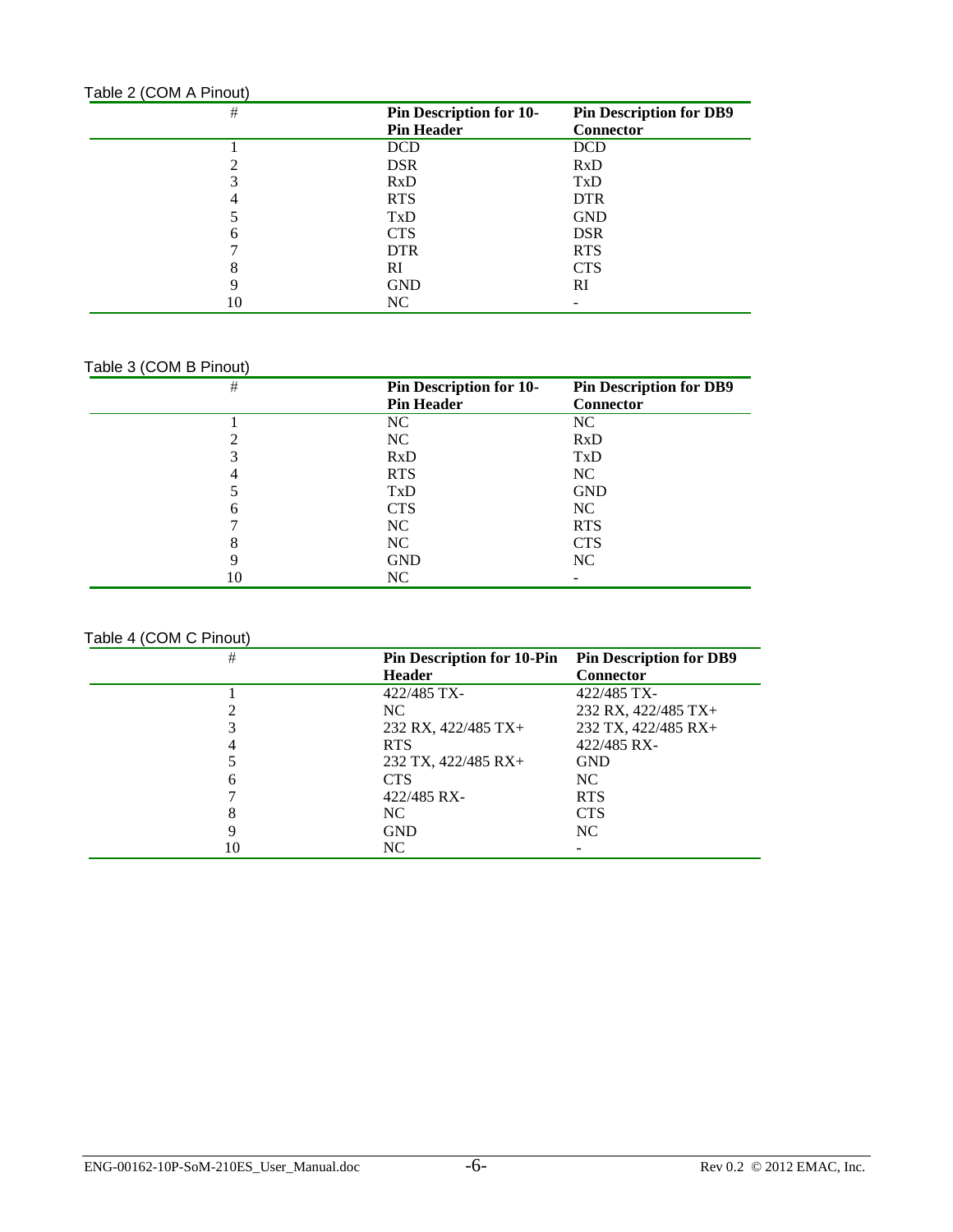#### <span id="page-8-0"></span>**2.5 USB Host Ports**

The SOM-210 provides two, USB 2.0 Host ports, USB PortA and PortC, which can be accessed from the onboard USB connectors JK3 and JK2.

In addition to the two USB PortA and PortC Host ports, the SOM-210 provides access to an additional, USB 2.0 Host port. USB PortA and PortB can be accessed from the on-board USB connector HDR6. EMAC can provide an optional cable (CAB-40-004) to access these ports.

All of the USB ports are equipped with 500mA re-settable Polyfuses. If a USB Device tries to draw more than 500mA from the port, the fuse will open until the device is unplugged or its current requirement is reduced. There is no software provision for shutting down power to the Ports or detecting when a port is drawing too much current.

**Note:** When sizing a power supply, make sure to allow for USB Device consumption. A device can potentially draw 500mA; therefore these devices could use a total of up to 1.5 amps of power when using all 3 ports.

#### <span id="page-8-1"></span>**2.6 Audio Port (option on Rev1 and greater boards)**

The SOM-210 provides Audio Line Out and Line In capability through a 10-pin 2mm header. A special cable converts the signals present on the header to two miniature audio jacks. The processor interfaces to the Audio CODEC through its I<sup>2</sup>S interface. Command control of the CODEC is done using the processor's SPI interface. The CODEC is the Cirrus CS4271, which is a high performance 24-bit Stereo CODEC offering superior sound quality.

Both the input and output are line level. You will probably not be able to drive an unamplified speaker although standard headphones will work. Likewise, an un-amplified microphone probably will not work as an input although the line out of a CD player will work.

#### <span id="page-8-2"></span>**2.7 LCD Brightness Control**

The SOM-210 offers LCD brightness control that can change the brightness of the LCD via software. The LCD utilizes LED backlighting. The board provides the backlight with approximately 30 volts at about 20mA. The processor provides a PWM that is used to drive the LCD backlight. Changing the duty-cycle of the PWM directly affects the brightness of the LCD. In addition, the backlight can be turned off by reducing the PWM rate to 0. This allows screensaver software to automatically turn off the backlight when the unit is not being used and to automatically turn it back on when the touchscreen is touched.

#### <span id="page-8-3"></span>**2.8 MicroSD Card Socket**

The SOM-210 provides a high capacity MicroSD socket. This socket is hot-swappable and can accept a wide variety of Flash Cards. A green activity light (LED LD2) is located towards the left side of the socket. When the processor is accessing the Flash card, this LED will be lit and the card should not be removed at this time. A card that is written to by the SOM-210 can be read by another computer using an MicroSD card reader. The MicroSD interface is compatible with Standard and High Capacity MicroSD cards.

#### <span id="page-8-4"></span>**2.9 Keyboard/Mouse**

The SOM-210 does not provide a PS/2 type keyboard/mouse interface. However, a USB keyboard and mouse can be used if required.

#### <span id="page-8-5"></span>**2.10 Analog Inputs**

The analog inputs are available on HDR2 (see table 5 below) and are labeled as analog\_04, analog\_05, analog 06 and analog 07. These may or may not be supported by the SoM plugged into this carrier.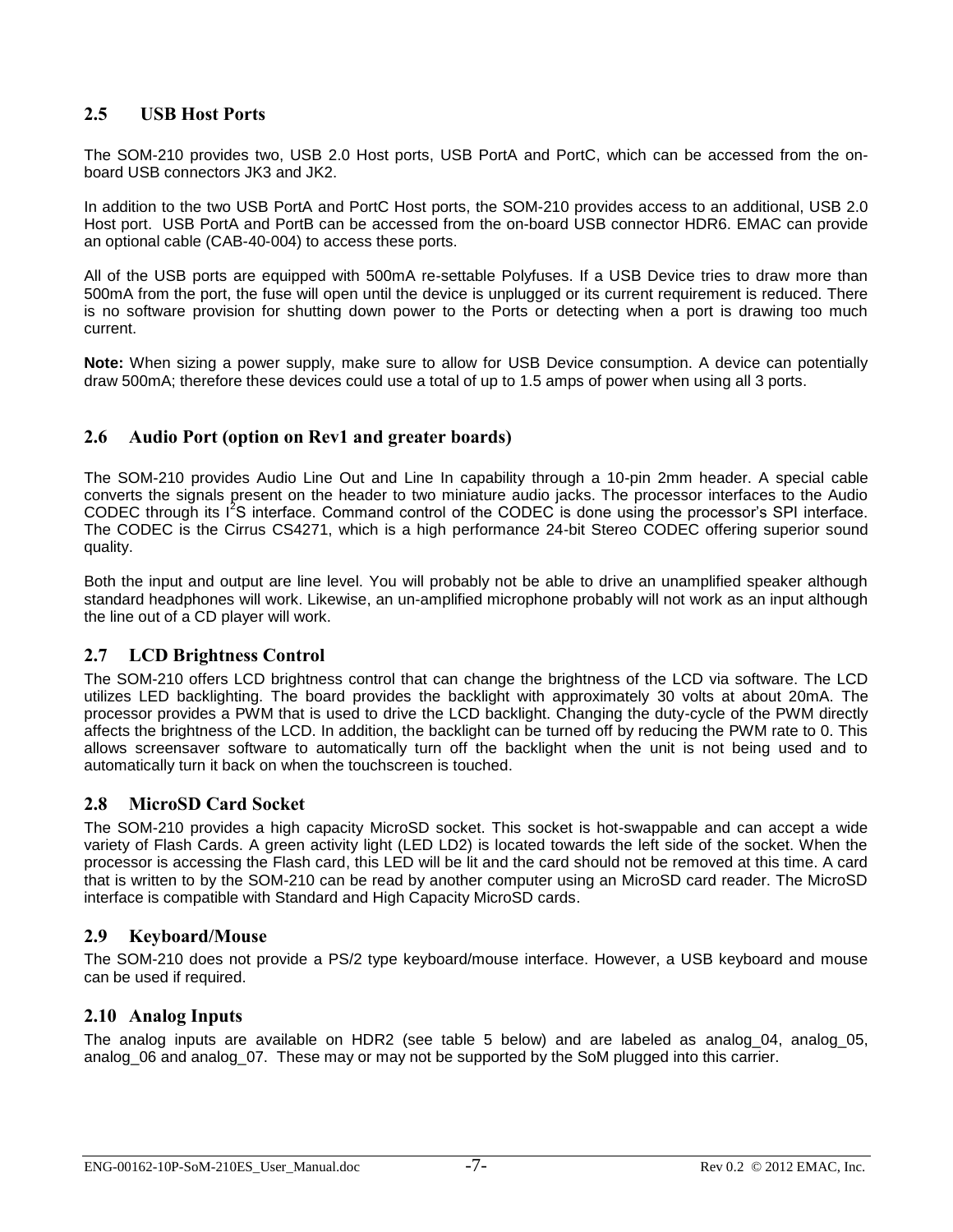#### <span id="page-9-0"></span>**2.11 I/O Expansion**

The Processor used by the SOM-210 provides a number of unused I/O lines. The SOM-210 provides access to these lines on connector HDR2. This 30-pin dual row header contains GPIO lines, SPI bus,  $1^2C$  bus, A/D lines, interrupts, and power pins. Signal names listed in the table below are the SoM names as defined in the SoM 200 pin specification.

| Pin | <b>Signal</b>    | Pin | <b>Signal</b>       |
|-----|------------------|-----|---------------------|
|     | <b>GND</b>       | 2   | 3.3V                |
| 3   | <b>CANRX</b>     | 4   | <b>CANTX</b>        |
|     | I2DAT            | 6   | <b>I2CLK</b>        |
|     | <b>RESET OUT</b> | 8   | SPI MI              |
| 9   | SPI CK           | 10  | SPI MO              |
| 11  | SPI CS1          | 12  | SPI_CS0             |
| 13  | SPI CS3/FRM      | 14  | SPI CS <sub>2</sub> |
| 15  | <b>AUD_DOUT</b>  | 16  | <b>AUD MCLK</b>     |
| 17  | ANALG 05         | 18  | <b>AUD SCLK</b>     |
| 19  | ANALG 07         | 20  | <b>AUD_DIN</b>      |
| 21  | ANALG 04         | 22  | <b>AUD LRCLK</b>    |
| 23  | GPIO12           | 24  | GPIO11              |
| 25  | ANALG 06         | 26  | GPIO13              |
| 27  | GPIO15           | 28  | <b>IRQA</b>         |
| 29  | 3.3V             | 30  | <b>GND</b>          |

#### <span id="page-9-1"></span>**2.12 Real-Time Clock**

The SOM-210 is equipped with an external battery for backing up the module's Real-Time Clock (RTC). Drivers to access the RTC are included in the operating systems.

#### <span id="page-9-2"></span>**2.13 Reset**

The SOM-210 provides a Reset Button (PB1). Pressing this button will cause the system to reset.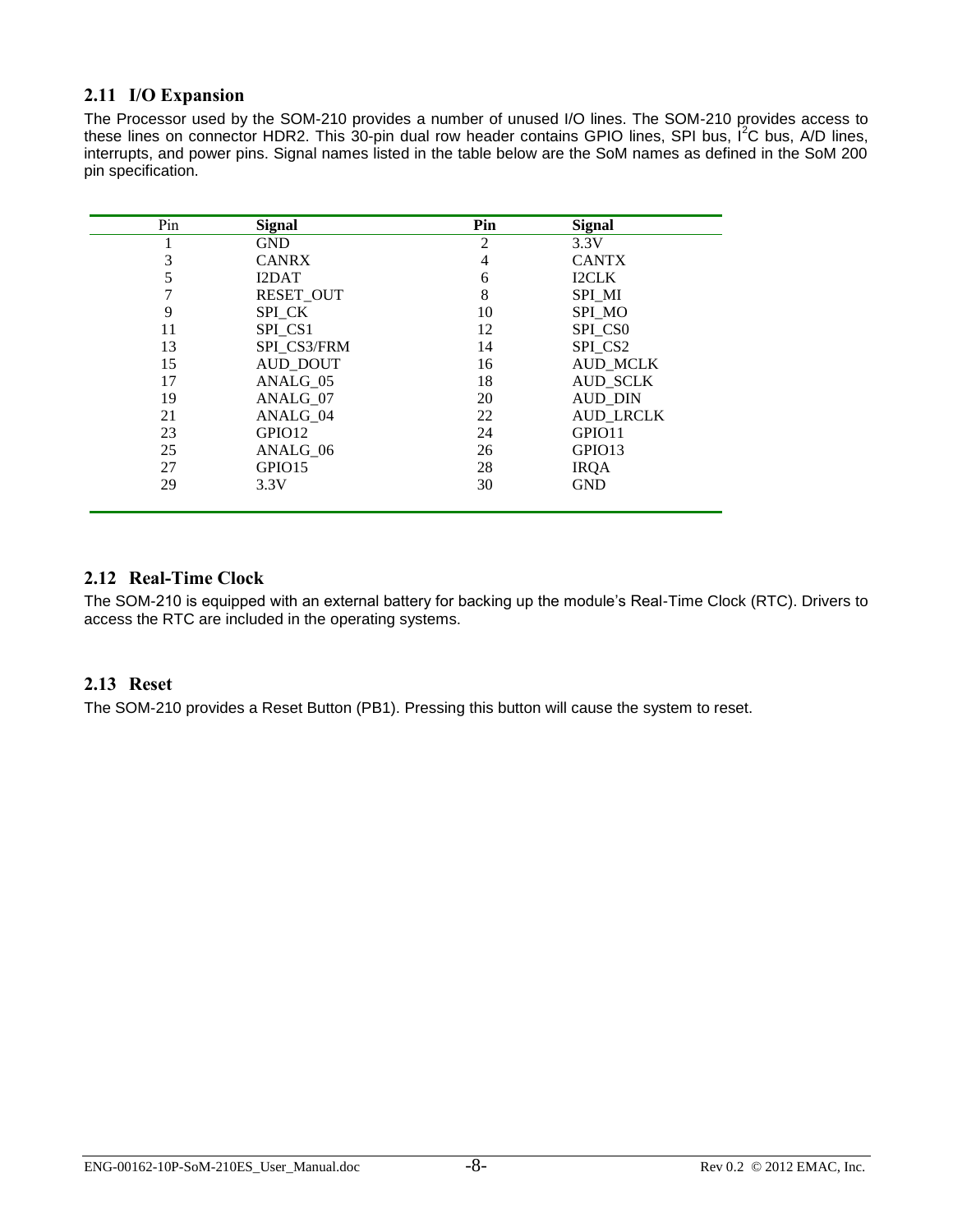## <span id="page-10-0"></span>**3 Software**

#### <span id="page-10-1"></span>**3.1 Introduction**

Whichever module is used in the SOM-210 can be programmed in a variety of languages and utilize a variety of Operating Systems. There are a number of free compilers, interpreters, and assemblers available allowing the processor module to be programmed in C, BASIC, or Assembly languages. EMAC has Board Support Packages available for Linux and Windows CE. For more information on these particular Operating Systems, contact EMAC, Inc.

For more information on Software, see the module's User's Manual.

**Note**: All of the links in this document are subject to change. Please contact EMAC for updated link locations if necessary.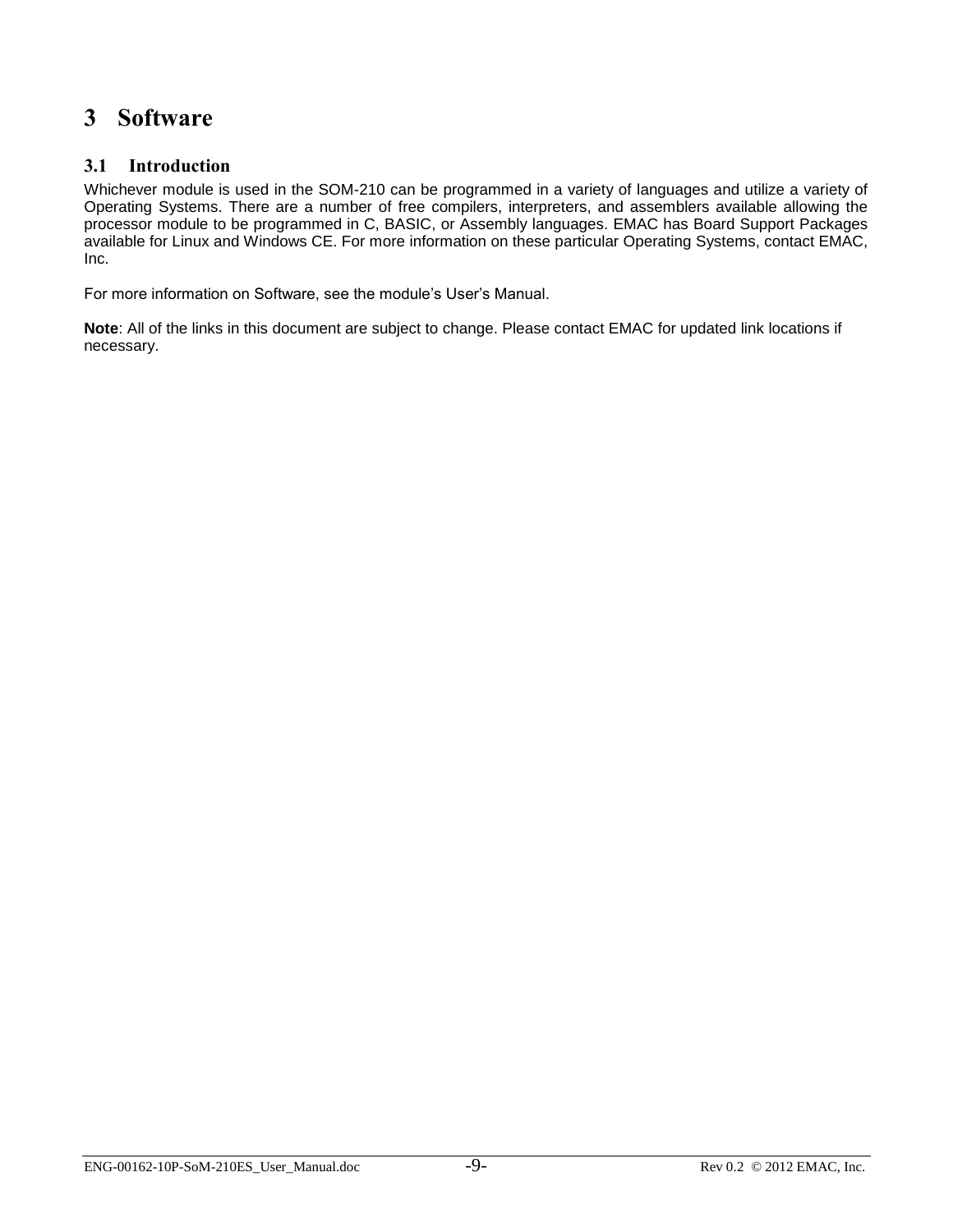## <span id="page-11-0"></span>**4 Appendix A:** *Connector Pinouts*

#### <span id="page-11-1"></span>**4.1 Ethernet 10/100 Base-T connector (JK1)**

- **Pin Signal**
- 1 XMT+
- 2 XMT-
- 3 RCV+
- 4 N/C<br>5 N/C 5 N/C
- 
- 6 RCV-<br>7 N/C  $N/C$
- 8 N/C

#### <span id="page-11-2"></span>**4.2 USB Host connector Port A & C (JK3 and JK2)**

#### <span id="page-11-3"></span>**4.2.1 PortA (JK3)**

- **Pin Signal**
- 1 USB\_PWR (5V DC)<br>2 USB Data-
- USB\_Data-
- 3 USB\_Data+
- 4 GND

#### <span id="page-11-4"></span>**4.2.2 PortC (JK2)**

- **Pin Signal**
- 1 USB\_PWR (5V DC)
- 2 USB\_Data-
- 3 USB\_Data+
- 4 GND

#### <span id="page-11-5"></span>**4.3 USB Dual Host header connector (HDR6)**

| Pin | <b>Signal</b> | Pin | <b>Signal</b> |
|-----|---------------|-----|---------------|
|     | USB A VBUS    | 2   | USB B VBUS    |
| 3   | USB A HOST-   | 4   | USB B HOST-   |
| 5   | USB A HOST+   | 6   | USB B HOST+   |
|     | GND           | 8   | <b>GND</b>    |
| 9   | NC.           | 10  | NC.           |

#### **4.4 Power Jack (JK4)**

<span id="page-11-6"></span>**Pin Signal** Center 5V DC Barrel GND

#### <span id="page-11-7"></span>**4.5 Power Connector (HDR1)**

- **Pin Signal**
- 1 5V DC
- 2 GND
- 3 GND
- $4 +$ Vin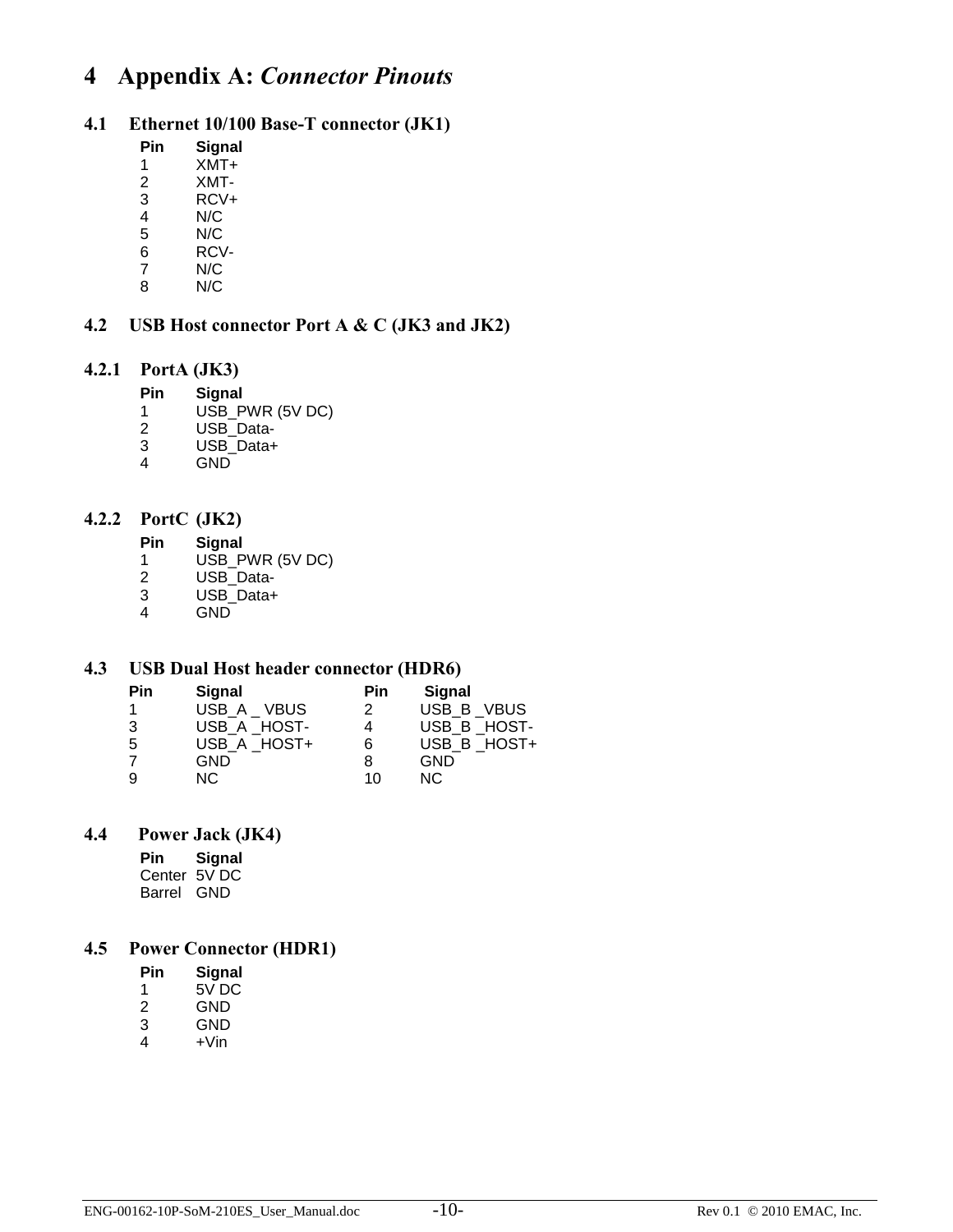### <span id="page-12-0"></span>**4.6 MicroSD Socket (SOK2)**

| Pin                     | Signal                |
|-------------------------|-----------------------|
| 1                       | DAT <sub>2</sub>      |
| $\overline{2}$          | CD/DAT3               |
| $\overline{3}$          | CMD                   |
| $\overline{\mathbf{4}}$ | <b>VCC (3.3V)</b>     |
| 5                       | <b>SCLK</b>           |
| 6                       | GND                   |
| $\overline{7}$          | DAT0                  |
| 8                       | DAT1                  |
| 9                       | <b>SD Card Detect</b> |
| 10                      | GND                   |

GND

#### <span id="page-12-1"></span>**4.7 LCD/Touch/Backlight (SOK3)**

| Pin             | Signal                          |
|-----------------|---------------------------------|
| FN1             | <b>GND</b>                      |
| 1               | LED-                            |
| $\overline{c}$  | LED+                            |
| 3               | <b>GND</b>                      |
| 4               | <b>VCC</b>                      |
| 5               | R0                              |
| 6               | R1                              |
| $\overline{7}$  | R <sub>2</sub>                  |
| 8               | R3                              |
| 9               | R4                              |
| 10              | R5                              |
| 11              | R6                              |
| 12              | R7                              |
| 13              | G0<br>G <sub>1</sub>            |
| 14<br>15        | G <sub>2</sub>                  |
| 16              | G <sub>3</sub>                  |
| 17              | G4                              |
| 18              | G <sub>5</sub>                  |
| 19              | G <sub>6</sub>                  |
| 20              | G7                              |
| 21              | B <sub>0</sub>                  |
| 22              | Β1                              |
| 23              | B <sub>2</sub>                  |
| 24              | B3                              |
| 25              | B4                              |
| 26              | B <sub>5</sub>                  |
| 27              | B <sub>6</sub>                  |
| 28              | B7                              |
| 29              | <b>GND</b>                      |
| 30              | <b>CLK</b>                      |
| 31              | <b>DISP ON/OFF</b><br><b>NC</b> |
| 32<br>33        | <b>NC</b>                       |
| 34              | DATA ENABLE                     |
| 35              | <b>NC</b>                       |
| 36              | <b>GND</b>                      |
| 37              | TCHSCR X1 [RE]                  |
| 38              | TCHSCR Y1 [BE]                  |
| 39              | TCHSCR X2 [LE]                  |
| 40              | <b>TCHSCR Y2 [TE]</b>           |
| FN <sub>2</sub> | <b>GND</b>                      |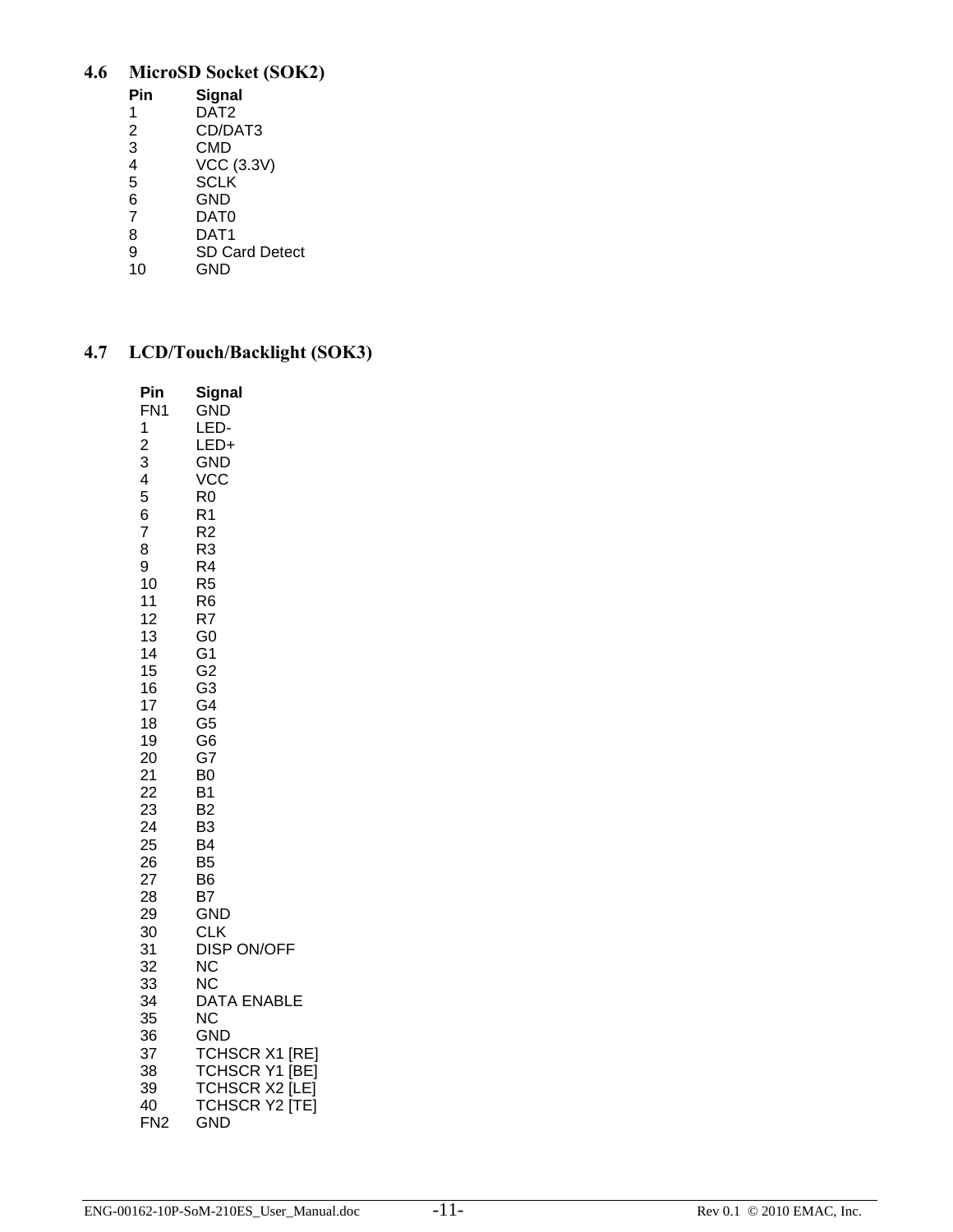#### <span id="page-13-0"></span>**4.8 COMA RS-232 Serial Port (HDR5)**

| Pin | <b>HD3 Signal</b> | <b>DB9 Signal</b> |
|-----|-------------------|-------------------|
| 1   | DCD               | DCD               |
| 2   | <b>DSR</b>        | RxD               |
| 3   | RxD               | TxD               |
| 4   | <b>RTS</b>        | DTR               |
| 5   | <b>TxD</b>        | <b>GND</b>        |
| 6   | <b>CTS</b>        | <b>DSR</b>        |
| 7   | DTR               | <b>RTS</b>        |
| 8   | RI                | <b>CTS</b>        |
| 9   | GND               | RI                |
| 10  | <b>NC</b>         |                   |

#### <span id="page-13-1"></span>**4.9 COMB RS-232 Serial Port (HDR4)**

| <b>HD3 Signal</b> | <b>DB9 Signal</b> |
|-------------------|-------------------|
| <b>NC</b>         | <b>NC</b>         |
| <b>NC</b>         | RxD               |
| RxD               | TxD               |
| <b>RTS</b>        | <b>NC</b>         |
| TxD               | <b>GND</b>        |
| <b>CTS</b>        | <b>NC</b>         |
| <b>NC</b>         | <b>RTS</b>        |
| <b>NC</b>         | <b>CTS</b>        |
| <b>GND</b>        | <b>NC</b>         |
| <b>NC</b>         |                   |
|                   |                   |

#### <span id="page-13-2"></span>**4.10 COMC RS-232/422/485 Serial Port (HDR3)**

| Pin            | <b>HD3 Signal</b>   | <b>DB9 Signal</b>   |
|----------------|---------------------|---------------------|
|                | 422/485 TX-         | 422/485 TX-         |
| 2              | <b>NC</b>           | 232 RX, 422/485 TX+ |
| 3              | 232 RX, 422/485 TX+ | 232 TX, 422/485 RX+ |
| 4              | <b>RTS</b>          | 422/485 RX-         |
| 5              | 232 TX, 422/485 RX+ | GND                 |
| 6              | <b>CTS</b>          | ΝC                  |
| $\overline{7}$ | 422/485 RX-         | <b>RTS</b>          |
| 8              | NC.                 | CTS                 |
| 9              | <b>GND</b>          | <b>NC</b>           |
| 10             | ΝC                  |                     |

#### <span id="page-13-3"></span>**4.11 Misc. I/O (HDR2)**

| Pin | Signal       | Pin | Signal             |  |
|-----|--------------|-----|--------------------|--|
| 1   | GND          | 2   | 3.3V               |  |
| 3   | <b>CANRX</b> | 4   | <b>CANTX</b>       |  |
| 5   | I2DAT        | 6   | <b>I2CLK</b>       |  |
| 7   | RESET OUT    | 8   | SPI MI             |  |
| 9   | SPI CK       | 10  | SPI MO             |  |
| 11  | SPI CS1      | 12  | SPI CS0            |  |
| 13  | SPI CS3/FRM  | 14  | SPI CS2            |  |
| 15  | AUD DOUT     | 16  | <b>AUD MCLK</b>    |  |
| 17  | ANALG 05     | 18  | <b>AUD SCLK</b>    |  |
| 19  | ANALG 07     | 20  | <b>AUD DIN</b>     |  |
| 21  | ANALG 04     | 22  | <b>AUD LRCLK</b>   |  |
| 23  | GPIO12       | 24  | GPIO11             |  |
| 25  | ANALG 06     | 26  | GPIO <sub>13</sub> |  |
| 27  | GPIO15       | 28  | <b>IRQA</b>        |  |
| 29  | 3.3V         | 30  | GND                |  |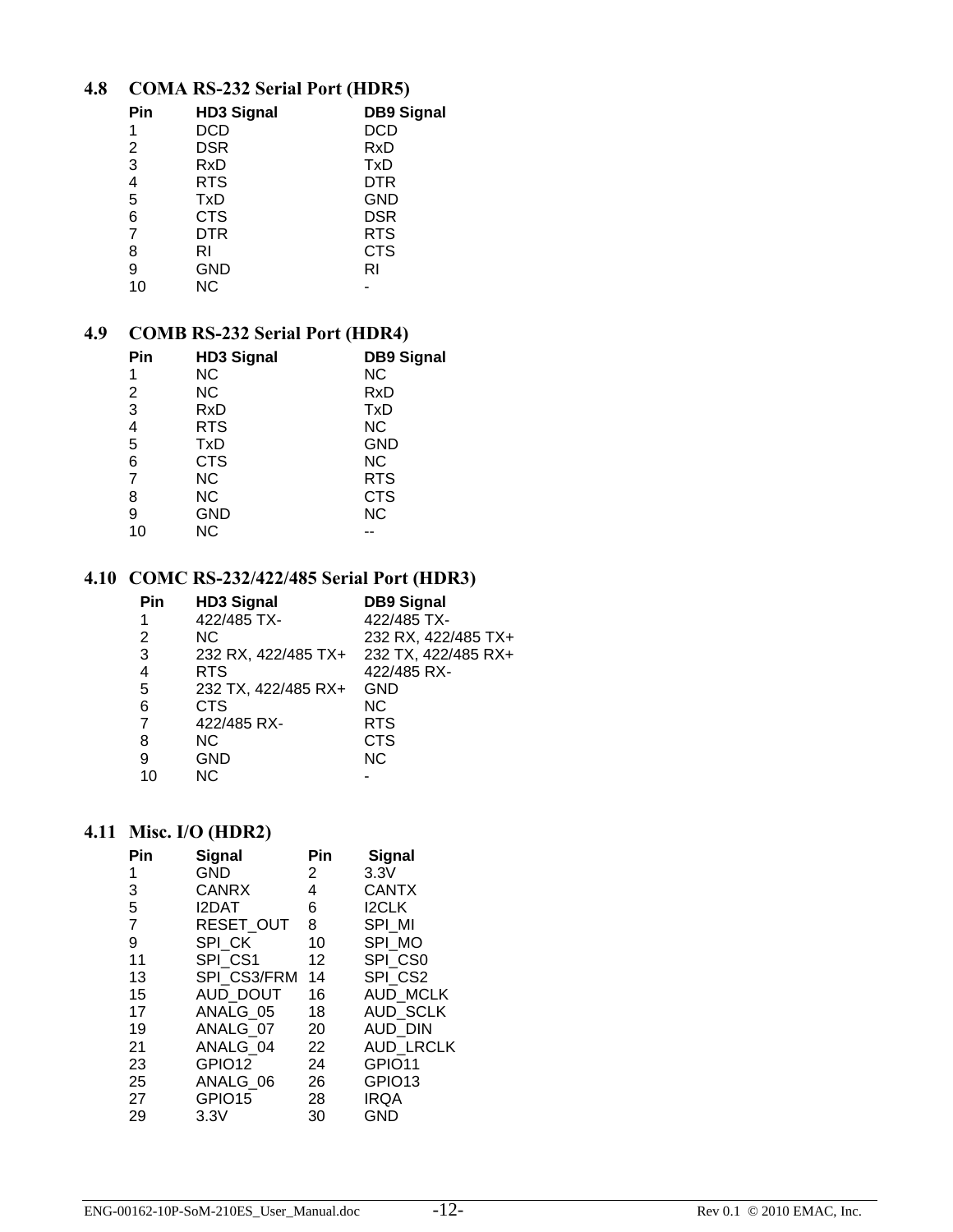# <span id="page-14-0"></span>**5 Appendix B:** *Jumper Settings*

| JB1               | Boot Source Selection  |  |                             |
|-------------------|------------------------|--|-----------------------------|
|                   | Jumper Position        |  | Setting                     |
|                   | Pins $1 \& 2 \qquad A$ |  | Serial Boot Loader Download |
|                   | Pins $2 \& 3*$ B       |  | Normal Boot from NOR Flash  |
|                   |                        |  |                             |
| * Default setting |                        |  |                             |
|                   |                        |  |                             |
|                   |                        |  |                             |
| JB2               | Boot Option Selection  |  |                             |
|                   |                        |  |                             |
|                   | Jumper Position        |  | Setting                     |
|                   | Pins $1 \& 2 \& A$     |  | Not Used                    |
|                   | Pins $2 \times 3^*$ B  |  | Not Used                    |
|                   |                        |  |                             |
| * Default Setting |                        |  |                             |